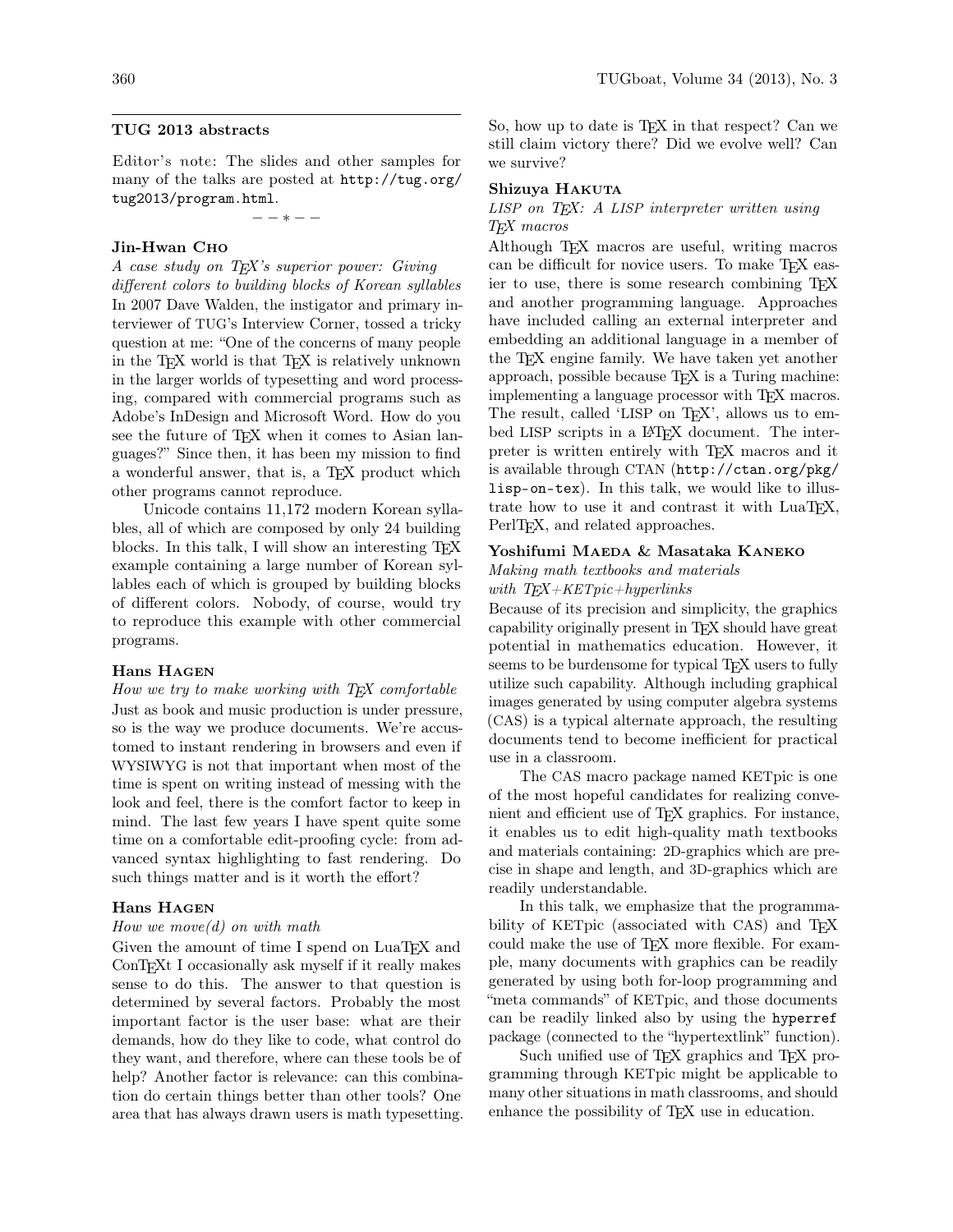### Yasuhide MINODA

# TEX in educational institutes

Tokyo Educational Institute (Tetsuryokukai) is a preparatory school specializing in the entrance exam for Tokyo University. We use T<sub>F</sub>X for our texts, workbooks, other handouts, and even for internal documents and memorandums.

We used other software in the past, but we switched to T<sub>FX</sub> and converted our original documents (over 100,000 pages) into T<sub>F</sub>X files over the last few years.

In Tetsuryokukai, we now have over 200 teachers, with various levels of computer skill, so in order to introduce T<sub>F</sub>X we:

- developed related software (automatic installer, TEX2img and so on),
- prepared various style files,
- educate and motivate teachers.

In this presentation, I would like to present what we have been doing in our company, in the hope that it can be an interesting and helpful example of introducing TEX throughout an institution, especially in the field of education.

### Frank MITTELBACH

#### The stony road to complex page layout

We discuss the challenges encountered in attempting to automate complex page layout. What are the real life use cases? How can they be approached? What remains unresolved after more than three decades of TEX programming efforts and why? (Slides and video at <http://www.latex-project.org/papers/>.)

#### Frank MITTELBACH

### $LAT$  $FX3$ : Using the layers

In this talk we will briefly present the architecture of LATEX3 with its four conceptual layers: document interface layer; typesetting element layer; document design layer; programming layer.

We will then look in some detail at xparsea LAT<sub>E</sub>X 2<sub> $\varepsilon$ </sub>-like user interface, as an example of the LATEX3 document interface layer, that can already be used to provide extended functionality for existing LAT<sub>F</sub>X 2<sub>ε</sub> documents and packages.

We conclude with a brief tour of expl3, the foundation layer for L<sup>AT</sup>FX3 that provides the basis for all higher-level modules of LAT<sub>EX3</sub> but can also be usefully deployed to develop packages for  $\mathbb{F}$ FFX  $2_{\epsilon}$ .

The expl3 language is by now in a stable state and gets more and more traction outside the LAT<sub>EX3</sub> development work, which can be seen, for example, by its use in a growing number of answers on the question and answer portal http://tex.stackexchange. com and in the appearance of  $\mathbb{H}$ FX  $2_{\epsilon}$  packages that use it for programming. (Text and diagram based on a previous talk by Joseph WRIGHT.)



## Ross Moore

## 1 Making mathematical content accessible using Tagged PDF and L<sup>AT</sup>FX

'Tagged PDF' (more specifically PDF/UA) is the method developed by Adobe to allow the Web Content Accessibility Guidelines (WCAG 1.0, WCAG 2.0) to be satisfied within PDF documents. In this talk I will show the latest developments on using an extended version of pdfTFX to allow Tagged PDF documents to be produced, satisfying both PDF/A (Archivability) and PDF/UA (Universal Accessibility).

I'll show examples which include quite complicated mathematical expressions, fully tagged with MathML, which can be 'Read Aloud' in Adobe's Acrobat and free Reader software. These will include 'real-world' documents containing such features as top-matter, nested list environments, logos, watermarks and other pagination artifacts, tabular material within mathematics, and some support of colour and text-styling. A special math-indexing feature has been developed, which allows the result of processing by external programs to be identified and reused in successive LAT<sub>EX</sub> runs. This indexing feature leads to significant time savings when developing a full document over many processing runs.

The full paper is available at [http://ceur-ws.](http://ceur-ws.org/Vol-1010/paper-01.pdf) [org/Vol-1010/paper-01.pdf](http://ceur-ws.org/Vol-1010/paper-01.pdf).

#### Keiichiro Shikano

Indexing makes your book perfect

Most of you already know how to make books using LATEX. And some of you might know how to make back-of-the-book indexes with LATEX. However, are you ready to worry about how the index of your book should be? Or, if you have already gone through a trouble of writing or editing books, have you actually taken advantage of indexing in your work?

The index, which would be inserted at the back of your book, is not just a reference list of words